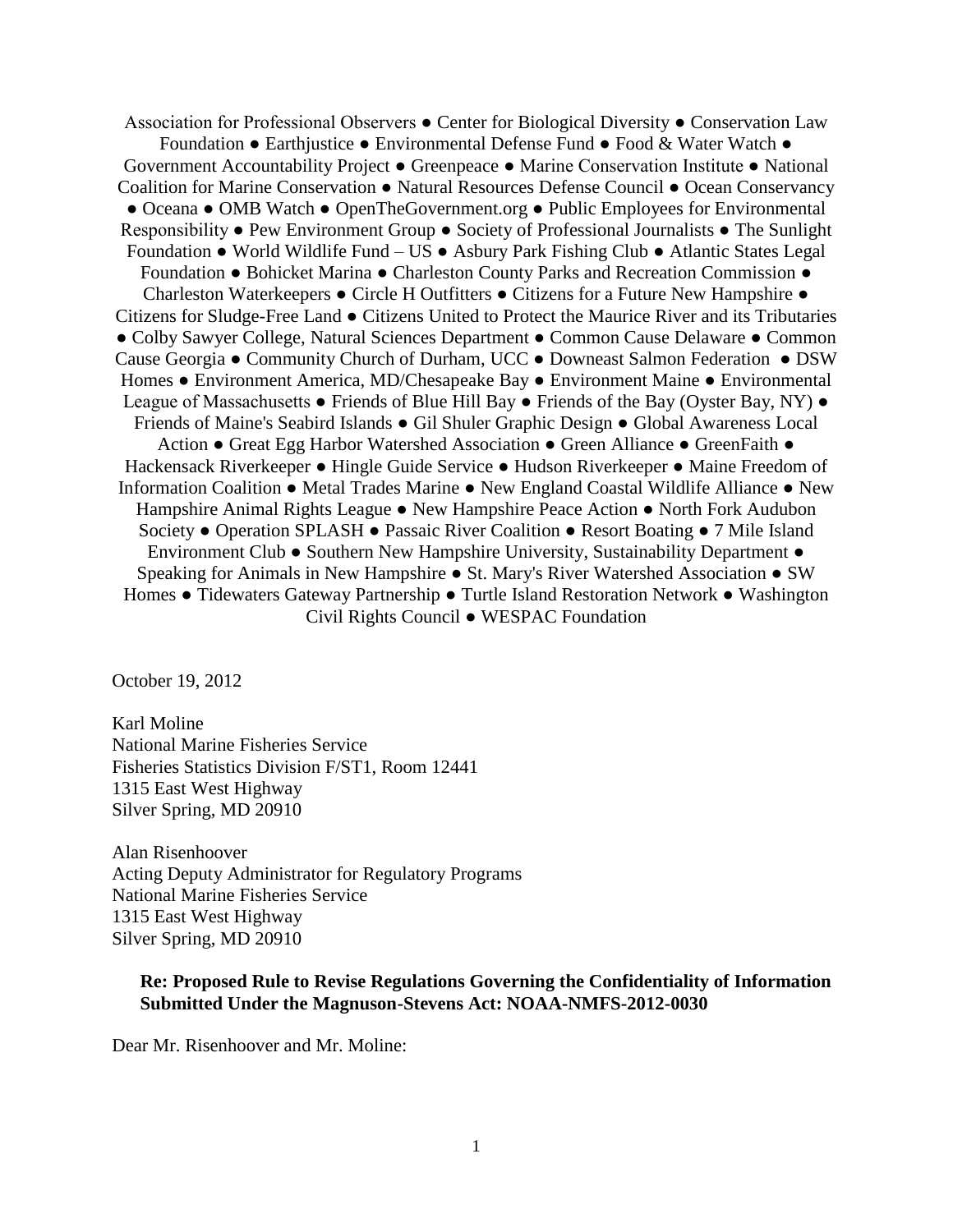We collectively submit this letter in response to the National Marine Fisheries Service's (NMFS) proposed rule regarding confidentiality of information under the Magnuson-Stevens Fishery Conservation and Management Act  $(MSA)^{1}$ . We urge NMFS to withdraw and redraft the proposed rule in a manner that will not unnecessarily stifle public participation in the management of public trust ocean resources, including depleted fish populations and protected species.

Our nation's ocean wildlife and fish are public trust resources managed on our behalf by NMFS. These resources belong to the American public, and the entire nation has a stake in the jobs and revenues generated from them. U.S. fish populations alone support hundreds of thousands of jobs in the tourism, fishing and seafood industries. According to the National Oceanic and Atmospheric Administration (NOAA), commercial and recreational fishing currently generates \$183 billion per year for the U.S. economy and supports more than 1.5 million full and part-time jobs.<sup>2</sup> Moreover, millions of taxpayer dollars are invested each year in fisheries management including the collection of data by professional observers on fishing vessels. This information about what fish are caught, where they are caught, and interactions with other ocean wildlife is essential for the public to understand how our fish populations are being managed and how those decisions affect ocean ecosystems. Access to this information is necessary for the public to participate effectively in the management process and to ensure that our fisheries are managed responsibly and sustainably for the benefit of present and future generations.

NMFS has interpreted the intent of Congress on confidentiality of information too broadly and in ways that undermine the purpose, policy and requirements of the MSA itself. Specifically, the proposal restricts public access to the best scientific information available and inhibits the ability of the interested public to participate in, and advise on, the development of fishery management plans that govern the conservation and management of the nation's ocean fish populations and the marine wildlife and habitat that can be affected by fishing.<sup>3</sup>

The proposed rule would improperly restrict public access to many types of fishery data central to the public's ability to understand the management and performance of fisheries, including information generated from tax payer-funded science. As such, the proposal undermines the MSA's public participation requirements, and is inconsistent with federal policies on scientific integrity, transparency and openness in government. The implications of this rule are significant for maintaining transparency in management decisions and providing a level playing field among managers, non-governmental scientists and the general public.

Given these significant problems, we urge NMFS to withdraw this flawed proposal entirely and replace it with one that ensures public access to fisheries information. A new proposal must preserve transparency, participation and collaboration so that researchers, scientists and members of the public can exercise their right to contribute to the successful management of our nation's publicly owned ocean resources.

 $\overline{\phantom{a}}$ <sup>1</sup> Confidentiality of Information Proposed Rule, 77 Fed. Reg. 30486 (May 23, 2012).

<sup>2</sup> NOAA, "Annual NOAA report shows a record number of rebuilt fisheries" (May 14, 2012), *available at* [http://www.noaanews.noaa.gov/stories2012/20120514\\_statusofstocks.html.](http://www.noaanews.noaa.gov/stories2012/20120514_statusofstocks.html)

 $3 \text{ See } 16 \text{ U.S.C. } $1801(a)(8), (b)(5), (c)(3).$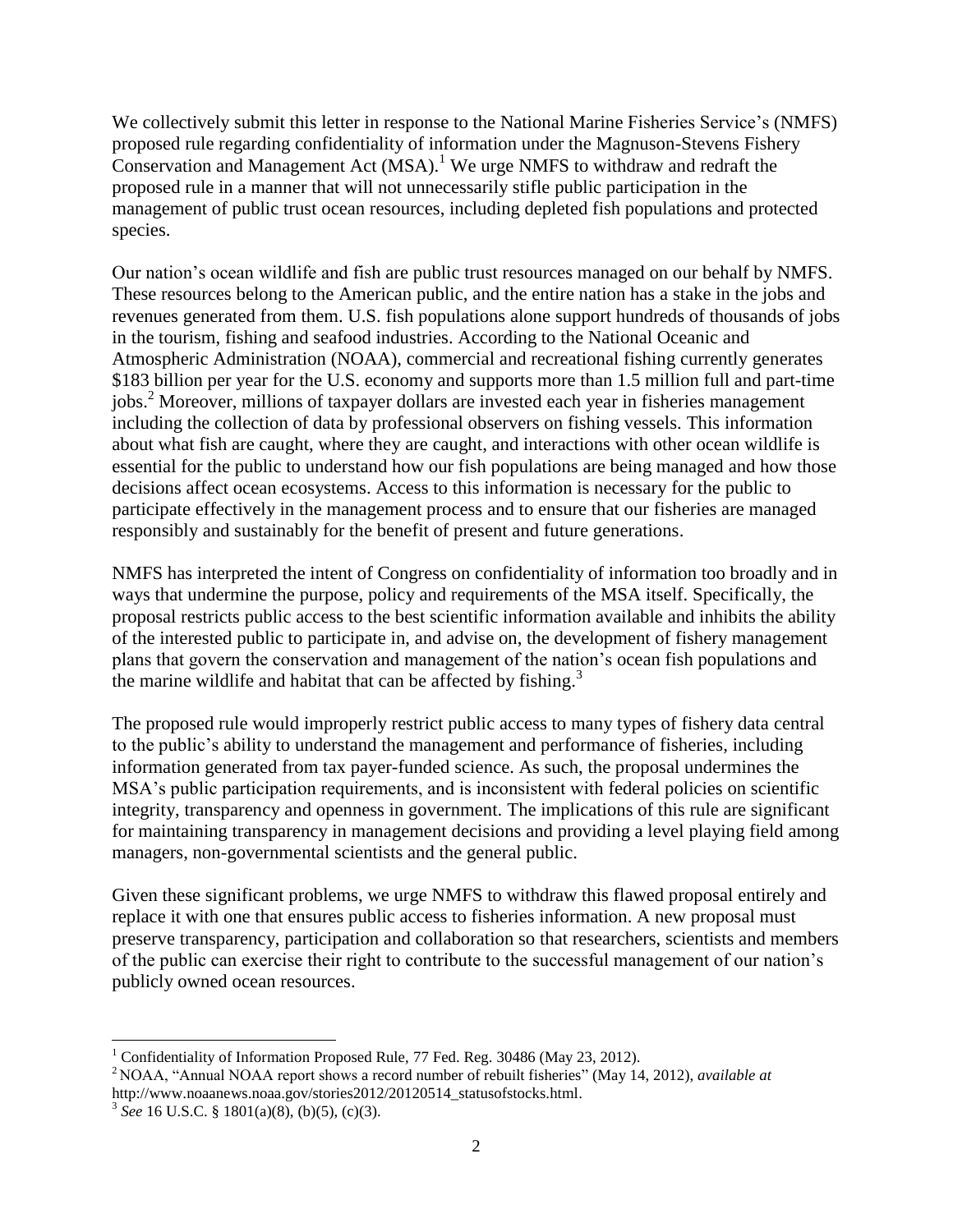## Sincerely,

Ivy Fredrickson Lee Crockett Staff Attorney, Conservation Programs Director, U.S. Fisheries Campaigns Ocean Conservancy Pew Environment Group

Elizabeth Mitchell President Association for Professional Observers

William W. Fox, Jr., Ph.D. Vice President, Fisheries World Wildlife Fund – US

John Wonderlich Policy Director The Sunlight Foundation

Seth Atkinson Staff Attorney Natural Resources Defense Council

Peter Shelley Senior Counsel Conservation Law Foundation

Jeff Ruch Executive Director Public Employees for Environmental Responsibility

Todd Steiner Executive Director Turtle Island Restoration Network

Mitch Jones Common Resources Program Director Food & Water Watch

Miyoko Sakashita Oceans Director Center for Biological Diversity

Bea Edwards Executive Director Government Accountability Project

Patrice McDermott Executive Director OpenTheGovernment.org

Roger Fleming Attorney Earthjustice

Eric Bilsky Assistant General Counsel Oceana

Monica Goldberg National Policy Deputy Director, Oceans Environmental Defense Fund

Pam Lyons Gromen Executive Director National Coalition for Marine Conservation

Phil Kline Senior Ocean Campaigner Greenpeace

Sonny Albarado President Society of Professional Journalists

Katherine McFate President and CEO OMB Watch

Bill Chandler Vice President for Government Affairs Marine Conservation Institute

Peter Thompson Educator Atlantic States Legal Foundation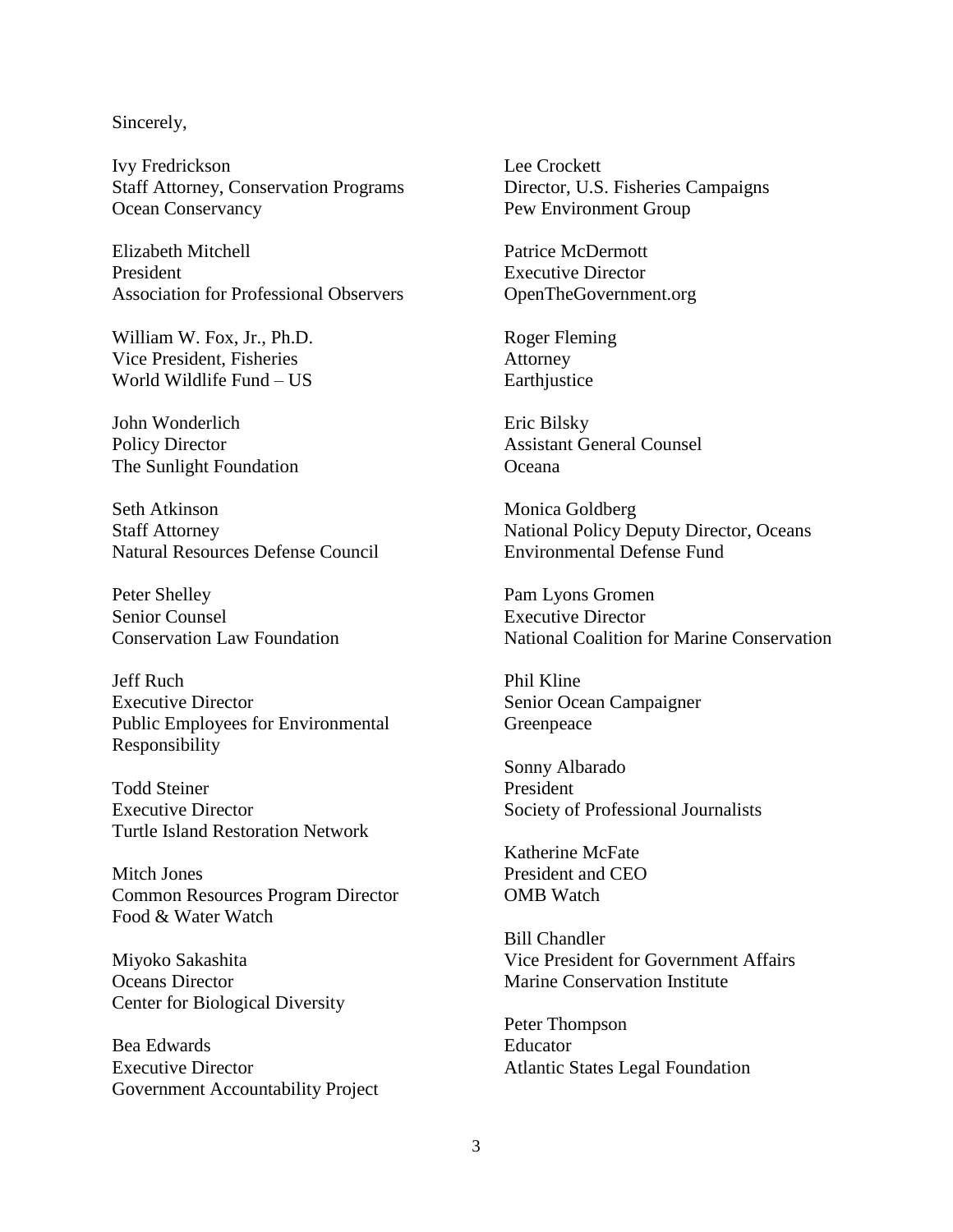Mark Mahnkey Director, Public Policy Washington Civil Rights Council

Lillian Armstrong Executive Director Citizens United to Protect the Maurice River and its Tributaries

Roy Morrison **Director** Southern New Hampshire University, Sustainability Department

Derek Owen President Citizens for a Future New Hampshire

Dionne Linda President New Hampshire Animal Rights League

Kerry Logan Fisheries Observer

Keith Davis Fisheries Observer

Kerry Lynn Fisheries Observer

Brian Burton Fisheries Observer

Jonathan Combs Fisheries Observer

Ebol Rojas Fisheries Observer

Caroline Snyder Chair Citizens for Sludge-Free Land Suzanne Fournier **Coordinator** Speaking for Animals in New Hampshire

Joshua Arnold President Global Awareness Local Action

Ken Pruitt Managing Director Environmental League of Massachusetts

Carol Carson President New England Coastal Wildlife Alliance

Richard McNutt President Tidewaters Gateway Partnership

Rev. Dr. Mary Westfall Senior Minister, Head of Staff Community Church of Durham, UCC

Will Hopkins Executive Director New Hampshire Peace Action

Reverend Fletcher Harper Executive Director **GreenFaith** 

Sarah Brown Project Director Green Alliance

Joe Palatto President Asbury Park Fishing Club

Nada Khader Executive Director WESPAC Foundation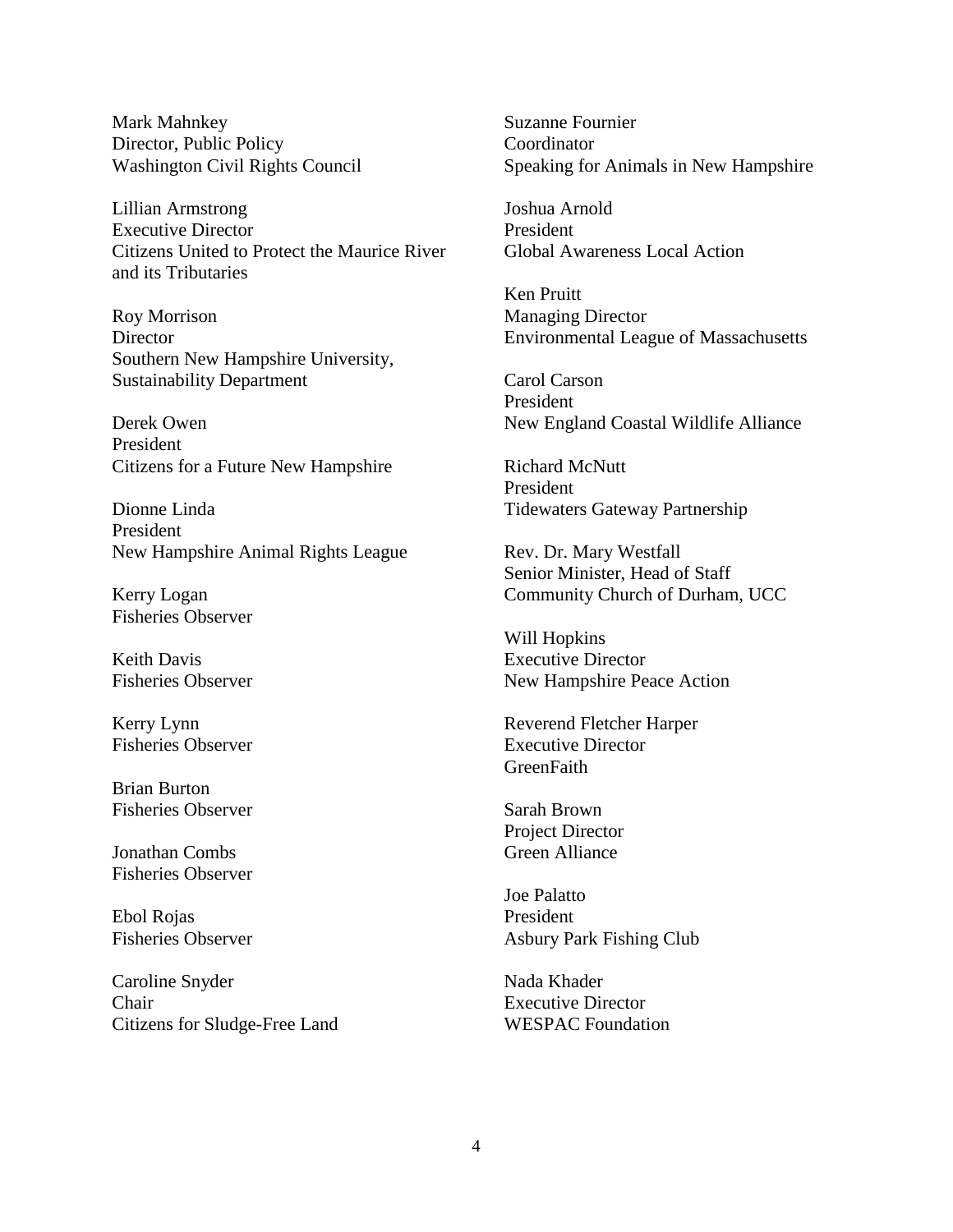Diana Van Buren President North Fork Audubon Society

Rob Weltner President Operation SPLASH

Patricia Aitken Executive Director Friends of the Bay (Oyster Bay, NY)

Paul Gallay Hudson Riverkeeper

Emily Figdor **Director** Environment Maine

Dr. Ben Steele Chair Colby Sawyer College, Natural Sciences Department

Mark Kelley Advisor, New England School of Communications Student Chapter Society of Professional Journalists

Lee van der Voo Member of Sunshine Committee Oregon and SW Washington Chapter, Society of Professional Journalists

Captain Bill Sheehan Hackensack Riverkeeper

Bob Lewis Executive Director St. Mary's River Watershed Association

John Rumpler Environmental Attorney Environment America, MD/Chesapeake Bay Dr. Ella Philappne Executive Director Passaic River Coalition

Todd James President 7 Mile Island Environment Club

Don Eley President Friends of Blue Hill Bay

Dwayne Shaw Executive Director Downeast Salmon Federation

Michael Thompson Chair Friends of Maine's Seabird Islands

Suzanne Goucher President Maine Freedom of Information Coalition

Fred Akers River Administrator Great Egg Harbor Watershed Association

William Perry Executive Director Common Cause Georgia

Joseph Crawford Manager, Folly Beach & IOP Fishing Piers Charleston County Parks and Recreation Commission

Randy Brown General Manager Metal Trades Marine (SC)

Nicholas Macpherson **Dockmaster** Bohicket Marina